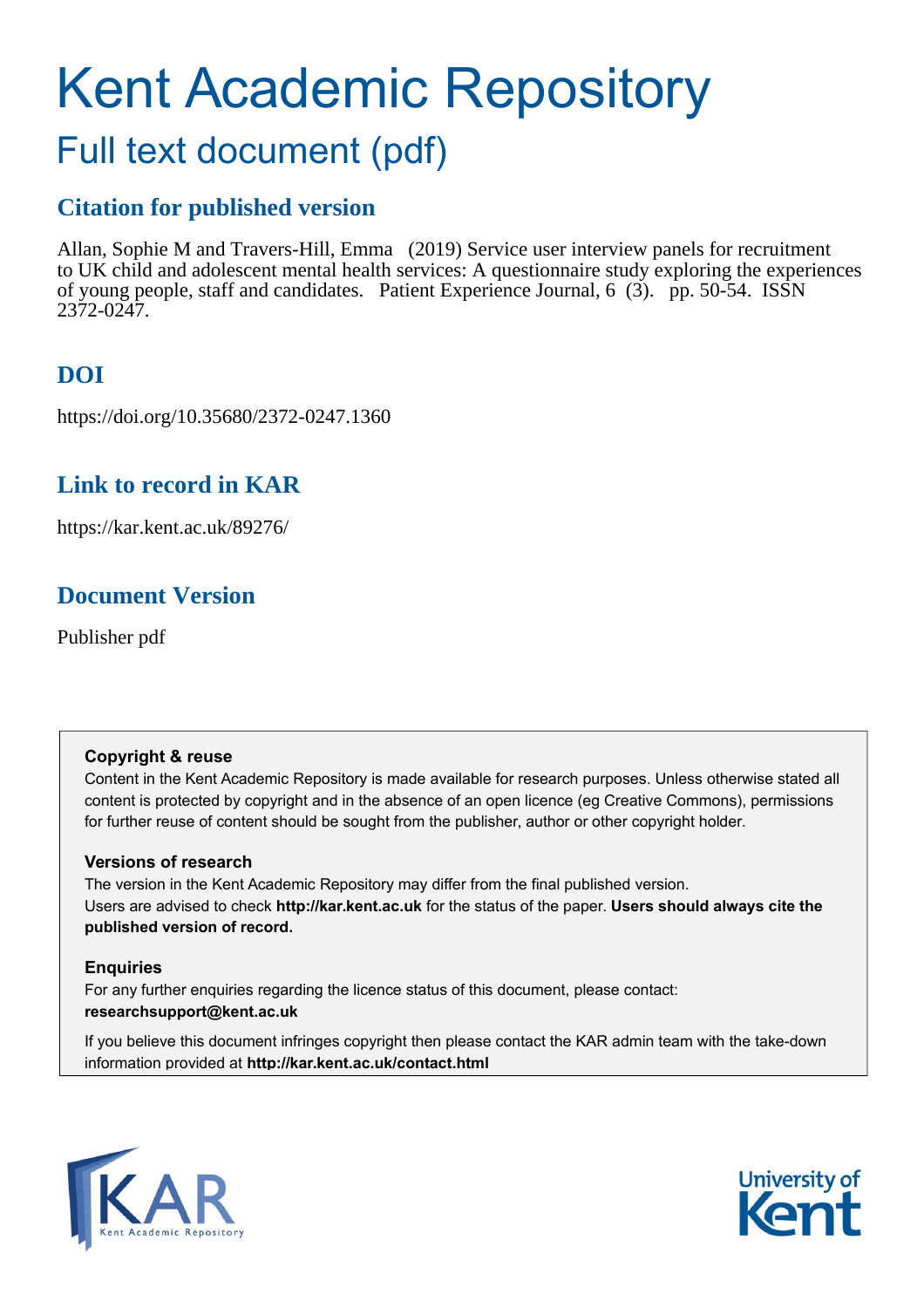

[Volume 6](https://pxjournal.org/journal/vol6) | [Issue 3](https://pxjournal.org/journal/vol6/iss3) Article 7

2019

## Service user interview panels for recruitment to UK child and adolescent mental health services: A questionnaire study exploring the experiences of young people, staff and candidates

Sophie M. Allan Ms Cambridgeshire and Peterborough NHS Foundation Trust, UK; University of East Anglia, UK, s.allan@uea.ac.uk

Emma Travers-Hill Dr Kent and Medway NHS and Social Care Partnership Trust, UK, emmahill3@googlemail.com

Follow this and additional works at: [https://pxjournal.org/journal](https://pxjournal.org/journal?utm_source=pxjournal.org%2Fjournal%2Fvol6%2Fiss3%2F7&utm_medium=PDF&utm_campaign=PDFCoverPages) 

Part of the [Health and Medical Administration Commons](http://network.bepress.com/hgg/discipline/663?utm_source=pxjournal.org%2Fjournal%2Fvol6%2Fiss3%2F7&utm_medium=PDF&utm_campaign=PDFCoverPages), [Health Policy Commons,](http://network.bepress.com/hgg/discipline/395?utm_source=pxjournal.org%2Fjournal%2Fvol6%2Fiss3%2F7&utm_medium=PDF&utm_campaign=PDFCoverPages) [Health Services](http://network.bepress.com/hgg/discipline/747?utm_source=pxjournal.org%2Fjournal%2Fvol6%2Fiss3%2F7&utm_medium=PDF&utm_campaign=PDFCoverPages) [Administration Commons,](http://network.bepress.com/hgg/discipline/747?utm_source=pxjournal.org%2Fjournal%2Fvol6%2Fiss3%2F7&utm_medium=PDF&utm_campaign=PDFCoverPages) and the [Health Services Research Commons](http://network.bepress.com/hgg/discipline/816?utm_source=pxjournal.org%2Fjournal%2Fvol6%2Fiss3%2F7&utm_medium=PDF&utm_campaign=PDFCoverPages) 

#### Recommended Citation

Allan, Sophie M. Ms and Travers-Hill, Emma Dr (2019) "Service user interview panels for recruitment to UK child and adolescent mental health services: A questionnaire study exploring the experiences of young people, staff and candidates," Patient Experience Journal: Vol. 6 : Iss. 3 , Article 7. DOI: 10.35680/2372-0247.1360 Available at: [https://pxjournal.org/journal/vol6/iss3/7](https://pxjournal.org/journal/vol6/iss3/7?utm_source=pxjournal.org%2Fjournal%2Fvol6%2Fiss3%2F7&utm_medium=PDF&utm_campaign=PDFCoverPages) 

This Research is brought to you for free and open access by Patient Experience Journal. It has been accepted for inclusion in Patient Experience Journal by an authorized editor of Patient Experience Journal.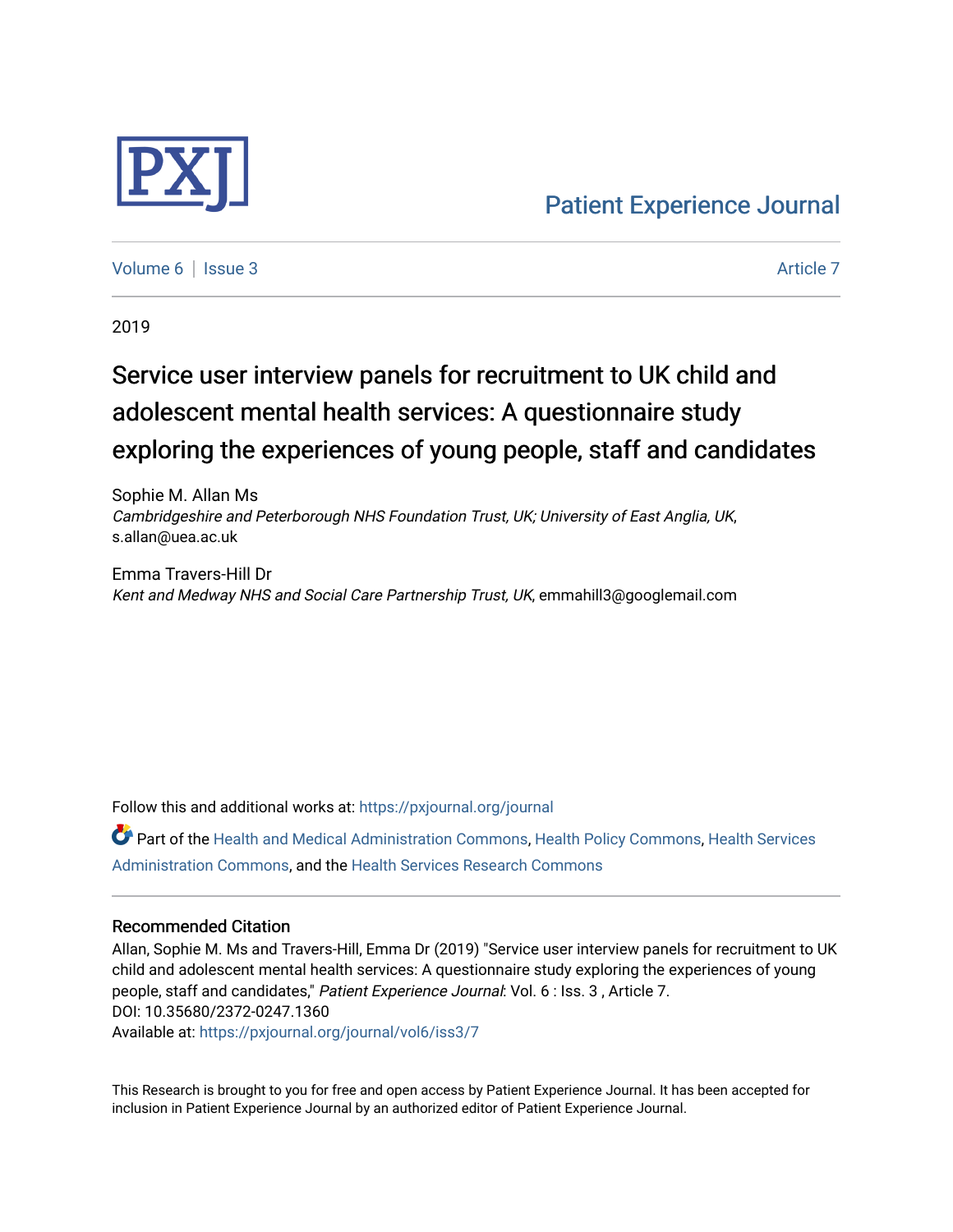### Service user interview panels for recruitment to UK child and adolescent mental health services: A questionnaire study exploring the experiences of young people, staff and candidates

#### Cover Page Footnote

The authors would like to thank all participants involved in the study, Maris Vainre for her comments on the manuscript, and Prof. Richard Meiser-Stedman for his supervision of the project. This article is associated with the Patient, Family & Community Engagement lens of The Beryl Institute Experience Framework. (http://bit.ly/ExperienceFramework). You can access other resources related to this lens including additional PXJ articles here: http://bit.ly/PX\_PtFamComm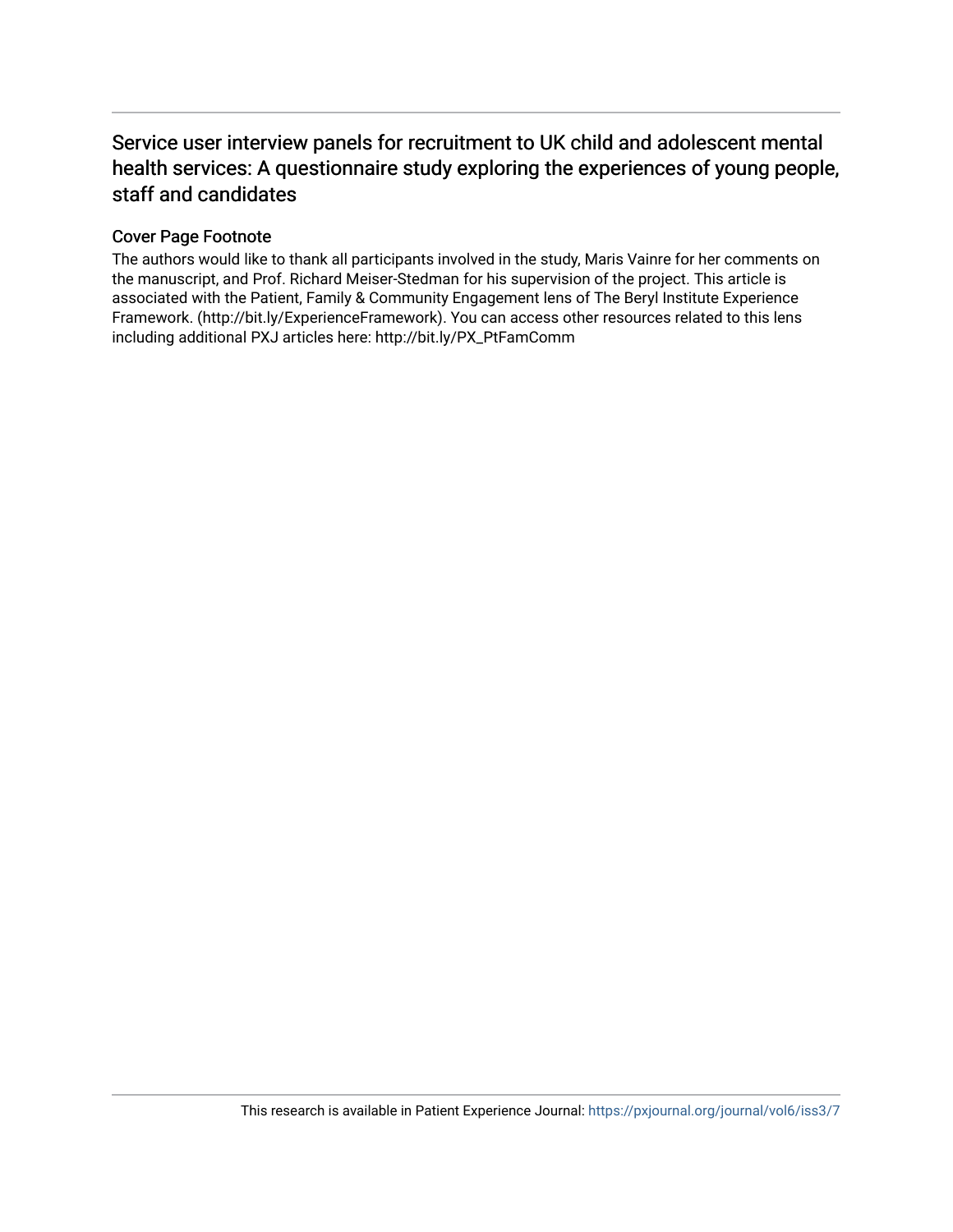

#### Research

## Service user interview panels for recruitment to UK child and adolescent mental health services: A questionnaire study exploring the experiences of young people, staff and candidates

Sophie M. Allan, *Cambridgeshire and Peterborough NHS Foundation Trust; University of East Anglia, [s.allan@uea.ac.uk](mailto:s.allan@uea.ac.uk)* Emma Travers-Hill, *Kent and Medway NHS and Social Care Partnership Trust, emma.travershill@kmpt.nhs.uk*

#### **Abstract**

Service user involvement is increasingly important in health and social care policy, including in Child and Adolescent Mental Health Services (CAMHS), but evidence evaluating involvement initiatives is lacking. This questionnaire study evaluated the use of young people's (YP) interview panels in the recruitment of CAMHS staff, from the perspectives of YP, candidates and members of the staff interview panels. Self-report questionnaires were administered to YP, candidates and staff interview panel. This included quantitative and qualitative "free text" responses. YP's panels were found to be important in hearing the voices of YP; participants all stated they would like YP to take part in future interviews. Qualitative analysis found YP provided added insight into the process, had a professional manner, were valued and important, gave clear feedback, and benefitted the YP involved. A number of changes to the process were identified. This evaluation found YP's interview panels were feasible, and a valuable addition to the recruitment process, and should be considered in other CAMHS teams.

#### **Keywords**

CAMHS, healthcare, interviews, involvement, National Health Service, participation, patient engagement, recruitment

#### **Introduction**

There is growing demand for health services to involve people with lived experience in service design. 1,2 A legal imperative to include young people (YP) in decisions that affect them has existed for 30 years. <sup>3</sup> Despite these, evidence of the impact and effectiveness of involvement is relatively limited<sup>4</sup> . Evaluations of service user involvement in the staff recruitment process are uncommon, <sup>5</sup> although in general both service users and professionals report the practice is valuable; may decrease staff turnover; enables a more robust selection process; and increases service users' self-esteem and confidence.<sup>6-9</sup> A validated questionnaire measuring service user involvement in recruitment has not yet been developed.

To the authors' knowledge, there is no literature evaluating the impact of YP's panels in Child and Adolescent Mental Health Services (CAMHS). This is surprising given strong recommendations for the practice in involvement guidelines<sup>10,11</sup> and the key role involvement takes in the UK Children and Young Peoples' Improving Access to Psychological Therapies (CYP-IAPT) programme. <sup>12</sup> This small-scale questionnaire evaluation aims to be a first step in addressing this gap and to explore whether the practice is feasible for services.

#### **Service Context and Interview Process**

The interviews took place in Cambridgeshire and Peterborough NHS Foundation Trust (CPFT) CAMHS. This Child and Adolescent Mental Health Service provides support to children and young people aged 0-18 with a range of moderate-severe mental health difficulties. The population includes the urban cities of Cambridge and Peterborough, with rural populations in South Cambridgeshire and Fenland. Cambridgeshire and Peterborough NHS Foundation Trust (CPFT) employed a Participation Coordinator (SA) using CYP-IAPT monies from January 2014, a role whose primary aim was to involve YP with lived experience in how the service was run.

Other initiatives introduced in addition to interview panels included regular patient experience focus groups and surveys, and a transitions preparation research project in collaboration with the East of England Collaboration for Leadership in Applied Health Research and Care. 13,14

When an opportunity to take part in an interview panel arose, YP on an existing database were contacted by email, phone or SMS (according to preference). They attended recruitment training, which included information about NHS job application processes, the role being recruited to, and how the interview day would be run. Shortlisting was undertaken by staff, including managers and HR; due to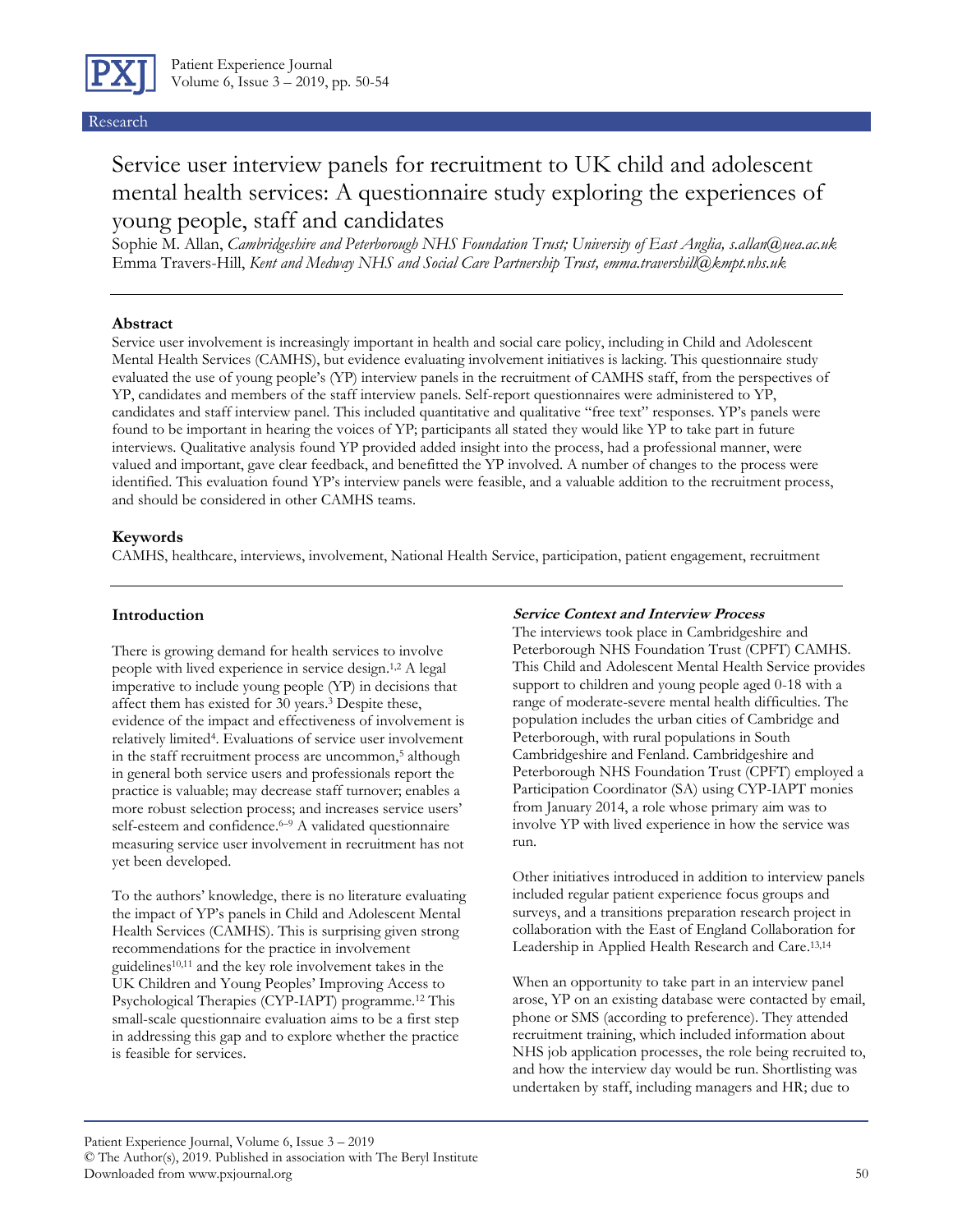| <b>Job title</b>                                          | <b>Example questions</b>                                                                        |
|-----------------------------------------------------------|-------------------------------------------------------------------------------------------------|
| Children's Directorate General Manager                    | As with any NHS service, money is tight for the Trust. What are your<br>priorities in spending? |
| Senior Mental Health Practitioner, Home<br>Treatment Team | How would you help a YP who was self harming, and would you<br>treat them differently?          |
| Consultant Psychiatrist                                   | How would you make sure a YP wouldn't feel pushed to take<br>medication?                        |
| Senior Substance Misuse Practitioner                      | What would you do if a YP turned up to a session 'off their face'?                              |
| Receptionist                                              | Some YP say they feel judged by adults. How would you avoid this?                               |
| Service Manager (8a)                                      | Give an example of how you would adapt your communication style<br>for different audiences.     |
| Clinical Psychologistser                                  | How do you see the relationship between yourself and your patient?                              |

#### **Table 1. Job Titles and Examples of YPs' Interview Questions**

time pressures, YP did not participate in the shortlisting process.

YP interviewed for clinical, administrative and managerial roles and wrote questions (mean  $= 7.14$ ,  $SD = 1.68$ , range  $= 5-10$  per interview) based on discussions facilitated by the Participation Coordinator about the role (see Table 1). Where possible YPs experiences were "matched" to the job role, e.g. YP who had used the drug service interviewed for the Substance Misuse Practitioner role.

On the interview day, candidates attended a YPs' and staff panel. YP conducted the interviews independently, but the Participation Coordinator was present at all interviews to scribe and facilitate discussions. After interviews the YPs' panel presented their views to the staff panel, with support from the Participation Coordinator to ensure views were represented equally. YP were paid  $f$ 10 per hour plus travel expenses: interviews frequently cost the service at least £100. YP also received certificates for taking part. In addition to financial costs, the process also required significant time from the Participation Coordinator in terms of developing training materials, administration and arranging payment of YP (approximately 3 hours per interview in addition to the interview days), which would not have been incurred if the involvement had not taken place.

The final decision made about which candidate to appoint was made by the Appointing Officer of the staff panel. The Appointing Officer wrote a letter to each YP after interviews thanking them for their involvement and informing them which candidate(s) had been appointed. At the time of the evaluation YP did not have a "veto" for candidates. Where a candidate YP felt was unsuitable was

appointed, the Appointing Officer was expected to give clear reasons why this was the case in order to reduce the likelihood of tokenistic involvement.

#### **Methods**

#### **Design**

The study used a mixed methods self-report questionnaire administered to YPs' and staff panel, and candidates. The questionnaire was designed by the authors as no standardised questionnaire was available. Quantitative questions used 10cm visual analogue scales which were labeled "no, not at all" at one end with a "sad" smiley face and "yes, definitely" at the other end with a "happy" smiley (adapted from the Child Outcome Rating Scale15). They asked whether the YPs' panel were listened to, if their comments were useful, their questions important, whether the YPs added unique information, if their input was important, how happy they were that the YP took part, if changes were required, and if they would like the YP to take part again. YP were asked if the panel had a positive or negative effect on their wellbeing.

Questionnaire dimensions were adapted for each group, e.g. YP "did you feel listened to?", staff "did you feel you listened to the youth panel's comments?", candidates "did you feel you listened to the youth panel?".

Qualitative questions with "free-text" answers were adapted from the Experience of Service Questionnaire (CHI-ESQ16), a widely used feedback tool, and asked about positive aspects of the process and changes required. YP were asked if taking part had affected their wellbeing.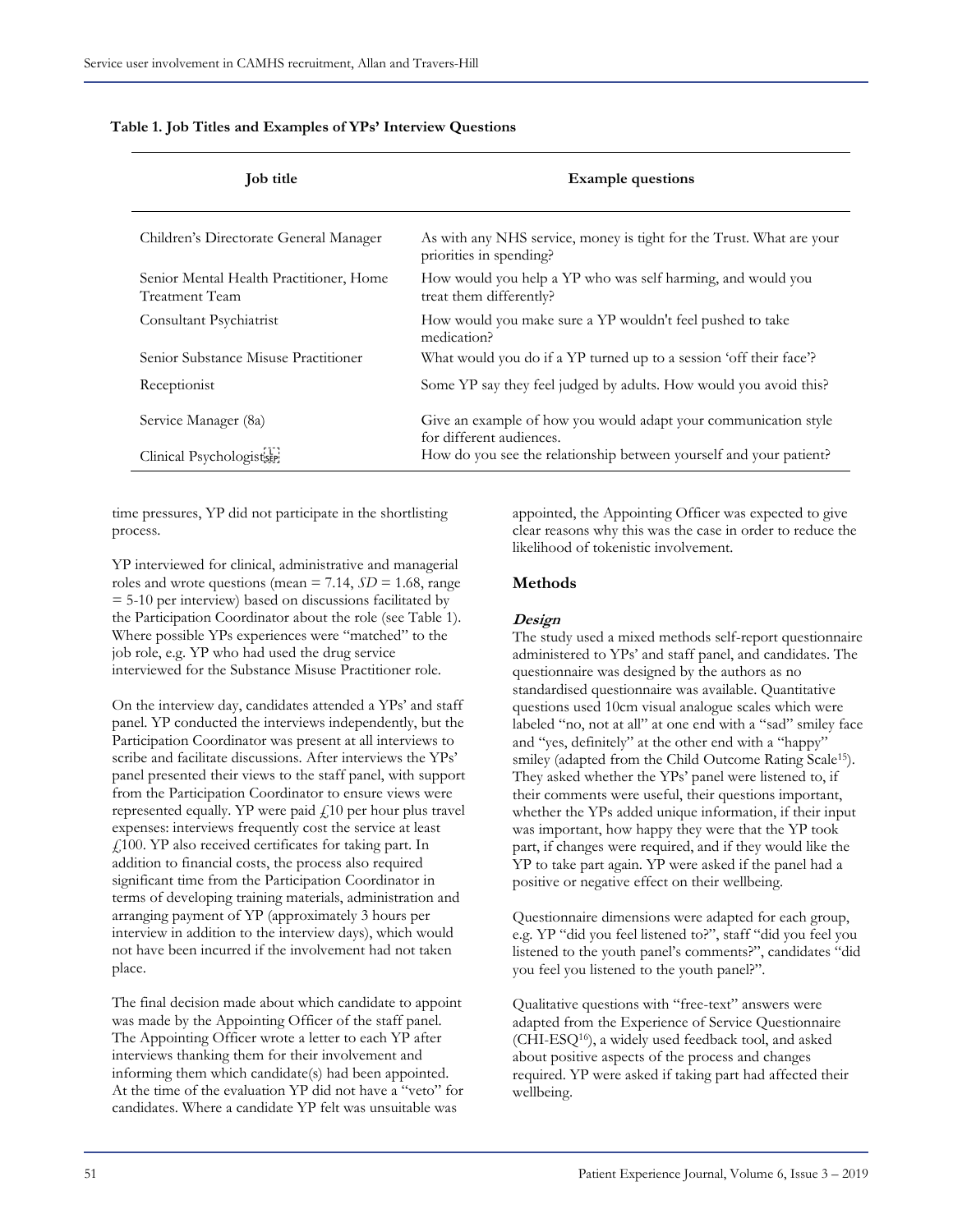#### **Participants**

Participants ( $n = 36$ ) were nine YP, 13 staff and 14 candidates. This represented 60% of the available sample: two YP, 17 candidates and 5 staff declined to participate. YP (mean age 17.6, *SD* = 1.08, range 16-19; 77.78% female) were current or former CAMHS service users. There were a minimum of two  $YP$  on each panel (mean  $=$ 3.43, *SD* = .98, range= 2-5).

#### **Ethics**

The evaluation was approved as a service evaluation by the NHS (CPFT) and the University of East Anglia (reference 2015/16 – 082), which included approval to submit the evaluation for publication. As a service evaluation, ethical approval from an NHS ethics committee was not required. <sup>17</sup>The questionnaire booklet stated that participation was voluntary and would not affect YPs' care or the candidates' interview outcome. The interviews and evaluation were carried out in CAMHS clinic buildings with an "on duty" clinician contactable if a YP became distressed, although this was not required.

#### **Procedure**

The questionnaire was administered at the end of the interview day to YP and staff panel, and after the candidates' interview. Questionnaires were collected in an envelope to encourage honest responses. YP and staff who participated in more than one interview completed the questionnaire once only, on the first panel they took part in.

#### **Data Analysis**

Descriptive statistics were obtained for quantitative answers using IBM SPSS for statistics. Qualitative responses were analysed thematically. 18

#### **Results**

Quantitative data showed that, in general, participants felt positive about involving YP in the recruitment process. Descriptive statistics are shown in Table 2. Participants rated the importance of having YPs' voices heard, being happy YP took part and wanting YP to take part again particularly highly. Staff responded that more changes were required compared to YP. The majority of YP stated taking part in the interviews had been beneficial to their wellbeing; none disclosed any detrimental effects.

Qualitative data from free text responses resulted in six themes: added insight, professional role, valued and important, clarity of feedback, benefits to YP and changes required (see Table 3). Changes required included having a clear scoring and weighting process for the panels (including whether the YP should have a "veto" for candidates), that candidates have their YP panel and staff panel interviews in the same order, and that steps should be taken to ensure YP did not know the candidates (on two occasions a candidate had previously worked with a YP on the panel).

| <b>Question Dimension</b>    | YPs' panel<br>Mean cm $(SD)$ n=9 | Staff panel<br>Mean cm $(SD)$ n=13 | Candidates<br>Mean cm $(SD)$<br>$n=14$ |
|------------------------------|----------------------------------|------------------------------------|----------------------------------------|
| Felt listened to             | 8.63(1.74)                       | 9.23(0.88)                         | 9.83(0.33)                             |
| Useful                       | 8.73(0.93)                       | 9.09(1.06)                         | 9.05(1.52)                             |
| Important questions          | 8.81 (1.13)                      | 9.15(0.99)                         | 9.81(0.37)                             |
| Unique information           | 7.46 (1.76)                      | 8.87(1.52)                         | 9.03(1.48)                             |
| Important voices are heard   | 9.43(0.87)                       | 9.35(0.83)                         | 9.61(0.88)                             |
| Happy took part              | 9.70(0.39)                       | 9.45(0.69)                         | 9.85(0.33)                             |
| Change required              | 1.07(1.44)                       | 4.32(3.87)                         | 2.14(3.99)                             |
| Take part again              | 9.99(0.33)                       | 9.72(0.37)                         | 9.78(0.44)                             |
| Positive impact on wellbeing | 6.58(3.62)                       | n/a                                | n/a                                    |
| Negative impact on wellbeing | 0.16(0.23)                       | n/a                                | n/a                                    |

#### **Table 2. Descriptive Statistics**

*Note.* The 10cm visual analogue scale was marked 'no, not at all' on the left (0cm) and 'yes definitely' on the right (10cm).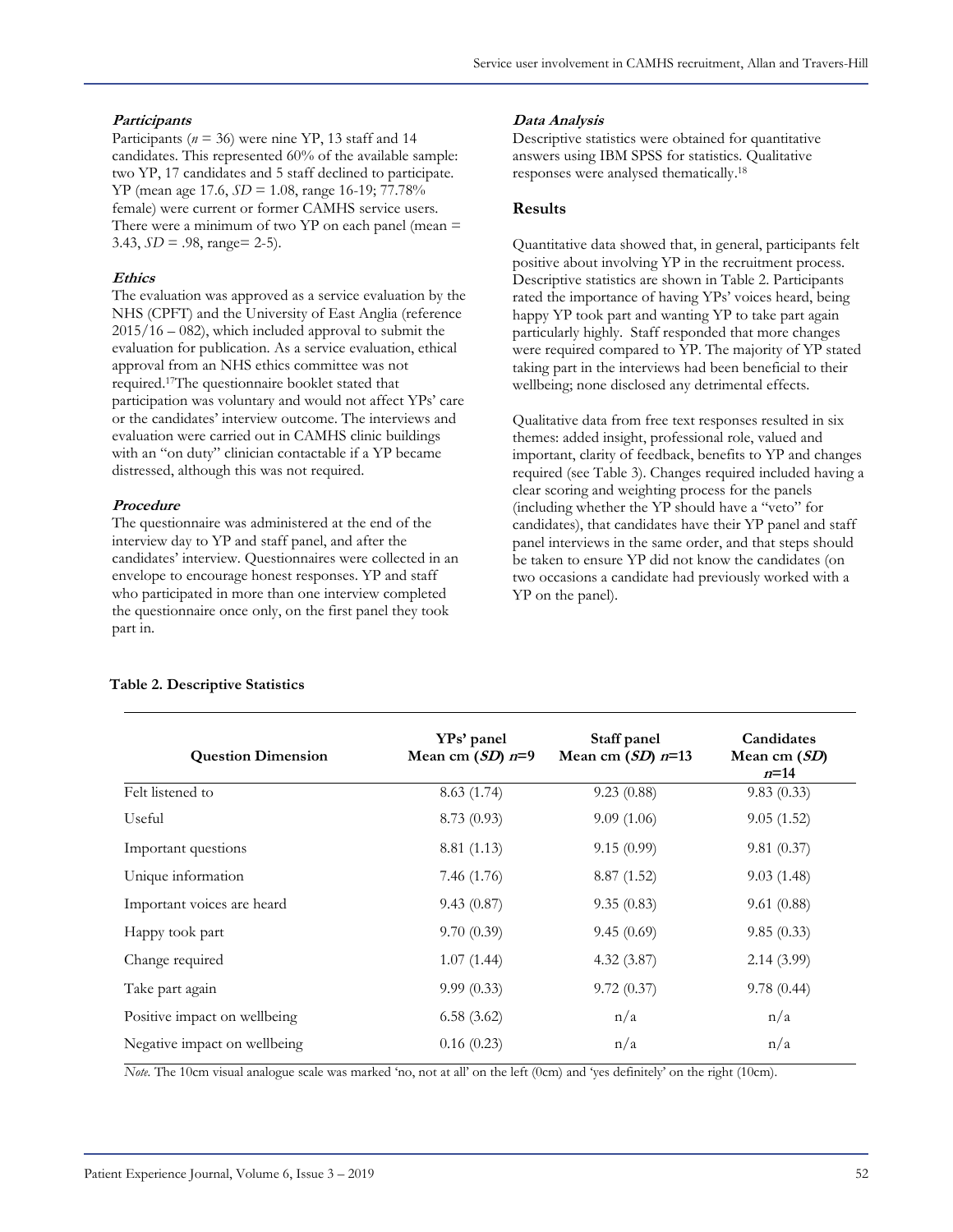#### **Table 3. Qualitative Data Results**

| Theme                | Example                                                                                                                                                                                                 |
|----------------------|---------------------------------------------------------------------------------------------------------------------------------------------------------------------------------------------------------|
| Added insight        | "Valuable insights about how YP might perceive candidate and likelihood of forming<br>alliance with person" (staff)                                                                                     |
| Professional role    | "Professional and well organised." (candidate)                                                                                                                                                          |
| Valued and important | "I feel that the youth panel is really important, and it was treated this waythe whole<br>process was incredibly beneficial for all involved" (YP)                                                      |
| Clarity of feedback  | "All the [YP's] panel were really focussed and clearly articulated their views - they were<br>able to explain really well why they evaluated candidates in the way that they did." (staff)              |
| Benefits to YP       | "I have grown in confidence and self esteem" (YP)                                                                                                                                                       |
| Changes required     | "All candidates have same order of interviews (e.g. professional interview first, service<br>user interview second)" (staff)                                                                            |
|                      | "We should have some formula for aligning and weighting the YP's recommendations<br>with the outcome of the professionals' panel, where there is a clear difference between<br>the two panels." (staff) |
|                      | "Make checks to ensure YP on panel don't know interviewees" (staff)                                                                                                                                     |

Informal feedback from professionals and YP highlighted the importance of the Participation Coordinator in ensuring the process felt safe and to allow each YP's voice to be heard equally. YP felt they grew in confidence from the process. One YP, who often became frustrated at the number of questions professionals asked her, remarked "it's us asking the questions for a change". YP felt it was important they had a separate panel rather than being a representative on the staff panel because this gave them more responsibility and it allowed more YP to be involved and thus benefit from the experience.

#### **Discussion**

This small-scale evaluation showed that all stakeholders in the recruitment process felt the addition of YP's interview panels was a positive experience, albeit with changes required. This suggests that the initiative was feasible in the service where the evaluation took place. No adverse effects were reported.

#### **Recommendations for Future Interviews**

Decisions about scoring and weighting system used to evaluate candidates should be decided in advance of the interviews. This includes whether YP should have the right to "veto" candidates; a model used by Basset & Harding.<sup>19</sup> This is important because it was not our experience that there was a high level of agreement between professionals and service users, contrary to other findings. 9,20 For instance, on several occasions candidates were judged by

professionals to have adequate skills at engaging with YP, but the service users did not agree with this. In these situations, it is important that YP's views are to be taken seriously if tokenism is to be avoided.

Ideally candidates should have interviews in the same order (e.g. YP panel first, then staff), however this wasn't always possible for logistical reasons. Care should be taken that YP do not have an existing relationship with candidates to ensure both parties are not placed in an awkward position and decision-making is not biased.

Organising a separate YP panel was more time consuming and resource intensive than having a YP representative on the staff panel. YP felt having a separate panel was important as they gained more from the experience. This chimes with Dearden-Philips and Foutain's<sup>21</sup> work stating service users experience more empowerment acting in a group rather than as individuals.

#### **Limitations**

The findings are limited by the evaluation's small scale and sample size. The authors are both advocates of service user involvement which could have affected the administration and analysis of questionnaires. The questionnaire was designed by the authors due to no existing questionnaire being available thus has not been validated with other samples. Positive responses must be interpreted in the light of social desirability bias, particularly for the candidates, who despite being informed the questionnaire would not affect the interview outcome,